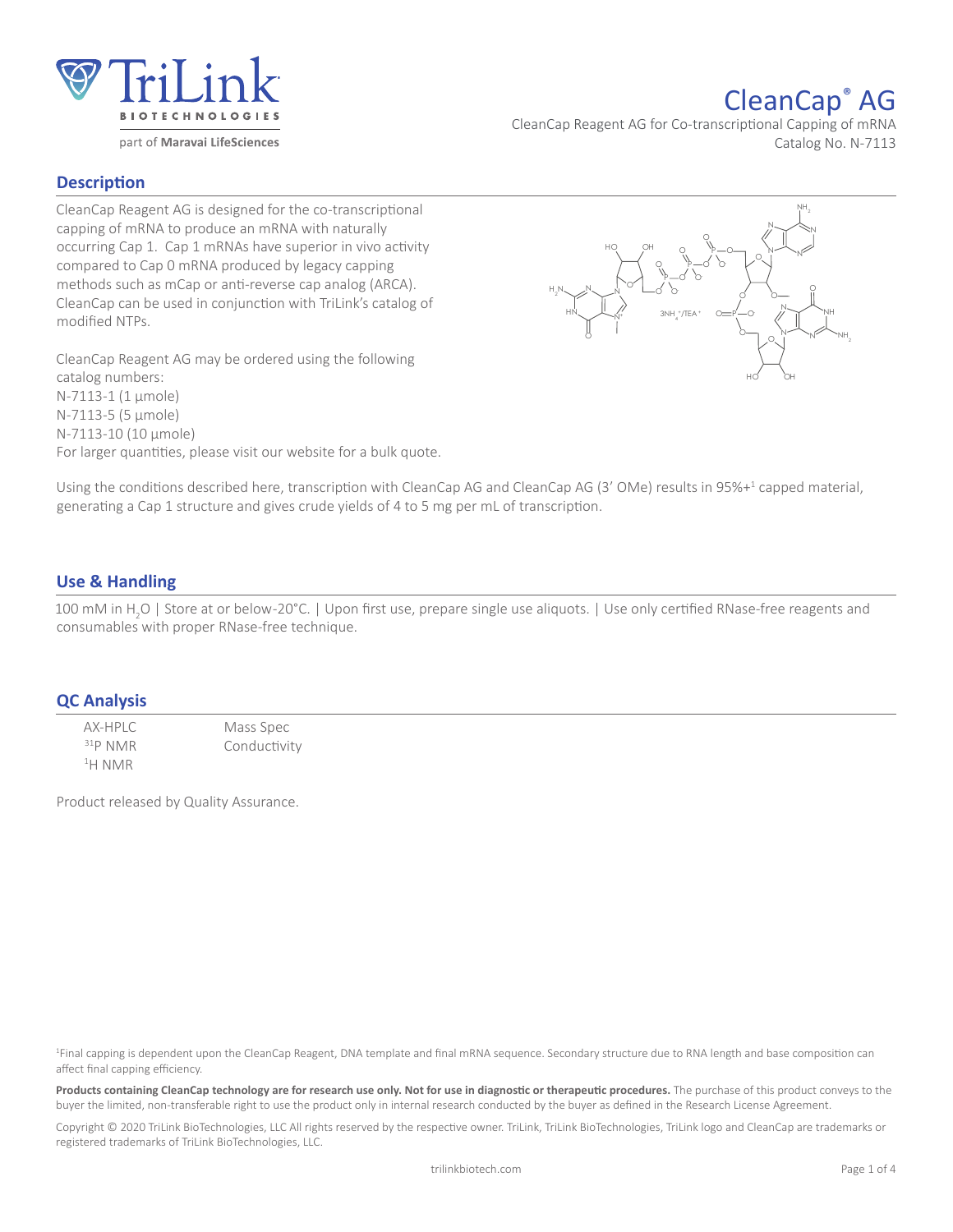# **Template Design**

Template design is an integral part of any transcription. CleanCap AG is to be used with the initiating sequence 5' AG 3'. The figure below shows the correct T7 promoter sequence (underlined) and initiator sequence (italics) for CleanCap AG.



### **Customer Supplied Materials**

NOTE: All reagents must be RNase free. Use recommended source or equivalent grade.

## Required Reagents

- DNA Template
- Nucleoside-5'-Triphosphate (NTP) Set (TriLink cat. no. N-1505) Also available individually for use with modified NTPs. See Related Products for commonly used modified NTPs.
- T7 RNA polymerase (New England BioLabs cat. no. M0251S)
- Yeast Inorganic Pyrophosphatase (New England BioLabs cat. no. M2403S)
- Murine RNase Inhibitor (New England BioLabs cat. no. M0314S)
- 1M Tris-HCL (pH 8.0), RNase Free (Thermo Fisher Scientific cat. no. AM9856)
- Dithiothreitol (DTT) (EMD Millipore cat. no. 3860-5GM)
- Spermidine (Sigma Aldrich cat. no. 85558-1G)
- Triton X-100 (VWR cat. no. 80503-490)
- 1M Magnesium Acetate (Sigma Aldrich cat. no. 63052)
- UltraPure™ DNase/RNase-Free Distilled Water (Thermo Fisher Scientific cat. no. 10977015)

#### Optional Reagents

• RNaseZap™ RNase Decontamination Solution (Thermo Fisher Scientific cat. no. AM9780)

## **Protocol**

#### RNase Free Techniques

It is essential that all reagents be rigorously RNase free. Use disposable RNase free tubes and bottles. Surfaces and pipettes can be wiped down with RNaseZap to destroy RNases. When possible, use dedicated RNase free pipettes. Avoid using pipettes that have been used for plasmid preparation using RNase A.

#### 10X Transcription Buffer

400 mM Tris-HCL (pH 8) 100 mM DTT 20 mM Spermidine 0.02% Triton 165 mM Magnesium Acetate DNase/RNase-Free Water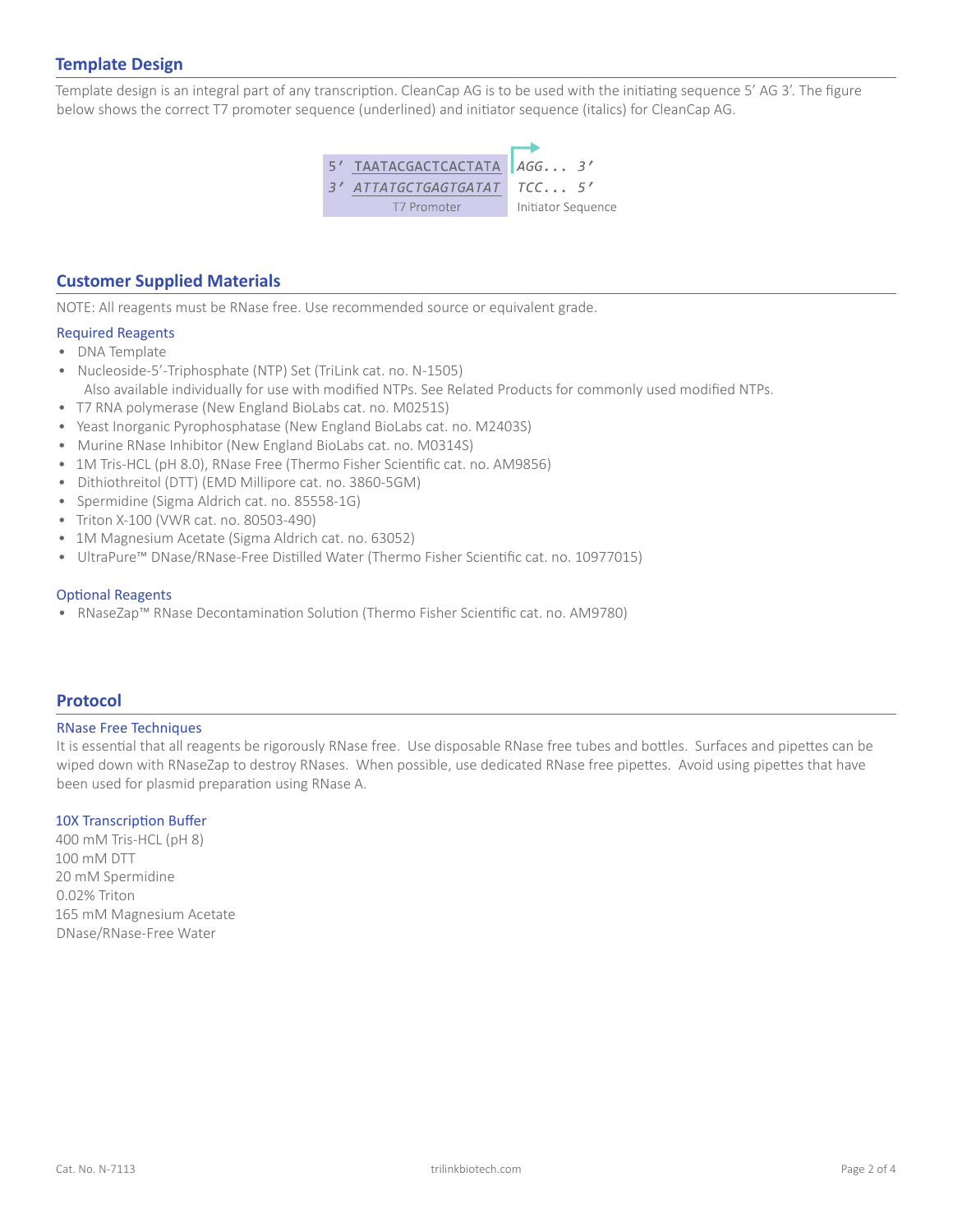# **Protocol**

#### Transcription Reaction

Add reagents in the proscribed order to ensure efficient transcription and capping. Store thawed enzymes on ice.

- 1. Add RNase free water and NTPs to reaction tube.
- 2. Add CleanCap AG to tube and vortex to mix. Spin briefly to collect liquid.
- 3. Add 10X Transcription Buffer. Vortex. Spin briefly to collect Liquid.
- 4. Add DNA template.
- 5. Add Murine RNase Inhibitor, Yeast Inorganic Pyrophosphatase, and T7 RNA Polymerase.
- 6. Mix well by flicking or inverting tube 10 times and spin briefly to collect liquid.
- 7. Incubate at 37°C for 2-3 hours.

Table 2: Reaction Components

| Component                                      | Final<br>Concentration      | 100 µL Rxn                        |
|------------------------------------------------|-----------------------------|-----------------------------------|
| DNase/RNase-Free Water                         | Up to 100 µL                | Up to $100 \mu L$                 |
| ATP (100 mM)                                   | 5 mM                        | $5 \mu L$                         |
| $CTP1$ (100 mM)                                | 5 mM                        | $5 \mu L$                         |
| GTP (100 mM)                                   | 5 mM                        | $5 \mu L$                         |
| $UTP1$ (100 mM)                                | 5 mM                        | 5 <sub>µL</sub>                   |
| CleanCap AG (100 mM)                           | 4 mM                        | $4 \mu L$                         |
| 10X Transcription Buffer                       | 1X                          | $10 \mu L$                        |
| DNA template                                   | 50 or 25 µg/mL <sup>2</sup> | 5 µg or 2.5 $\text{u} \text{g}^2$ |
| Murine RNase Inhibitor (40 units/µL)           | $1$ unit/ $\mu$ L           | $2.5$ $\mu$ L                     |
| Yeast Inorganic Pyrophosphatase (0.1 units/µL) | $0.002$ units/ $\mu$ L      | $2 \mu L$                         |
| T7 RNA Polymerase (50 units/µL)                | 8 units/µL                  | $16 \mu L$                        |
| <b>Total Volume</b>                            | $100 \mu L$                 | $100 \mu L$                       |

<sup>1</sup> Modified NTP can be used in place of wild-type. If using a modified NTP, use at the same concentration as the replaced wild-type NTP.

<sup>2</sup> Final Concentration of DNA template should be 50 μg/mL for a plasmid template or 25 μg/mL for a PCR template.

# **Related TriLink Products**

Nucleoside-5'-Triphosphate (NTP) Set (cat. no. N-1505) Adenosine-5'-Triphosphate, ATP (cat. no. N-1510) Cytidine-5'-Triphosphate, CTP (cat. no. N-1511) Guanosine-5'-Triphosphate, GTP (cat. no. N-1512) Uridine-5'-Triphosphate, UTP (cat. no. N-1513) 5-Methylcytidine-5'-Triphosphate (cat. no. N-1014) Pseudouridine-5'-Triphosphate (cat. no. N-1019) N1 -Methylpseudouridine-5'-Triphosphate (cat. no. N-1081) 5-Methoxyuridine-5'-Triphosphate (cat. no. N-1093)

TriLink offers several CleanCap derivatives. For optimal yield and capping, TriLink recommends using CleanCap AG or CleanCap AU whenever possible. CleanCap AG typically provides 95%+ capped material, and gives crude yields of 4 to 5 mg per mL of transcription. CleanCap GG results in 70-90% capped material and gives crude yields of ~1.5 mg per mL of transcription. CleanCap Reagent AU (cat. no. N-7114)

CleanCap Reagent AG (3' OMe) (cat. no. N-7413) CleanCap Reagent GG (cat. no. N-7133) CleanCap Reagent GG (3' OMe) (cat. no. N-7433)

# **Related TriLink Services**

TriLink offers custom and stocked CleanCap Cap 1 mRNA in addition to the CleanCap Reagents. Please visit our website to learn more.